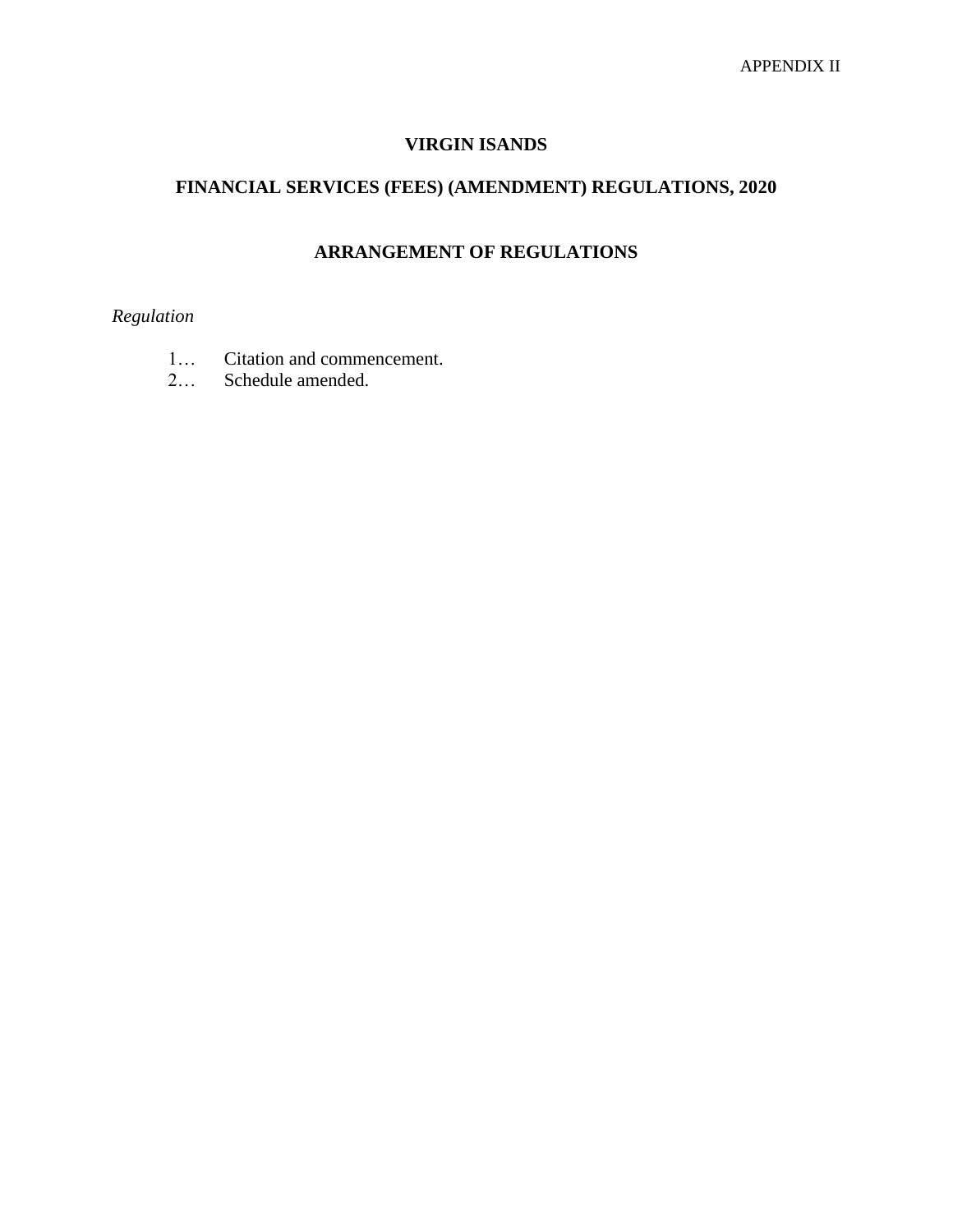#### **VIRGIN ISLANDS**

#### **STATUTORY INSTRUMENT 2020 NO. 68**

#### **FINANCIAL SERVICES COMMISSION ACT, 2001 (No. 12 of 2001)**

#### **Financial Services (Fees) (Amendment) Regulations, 2020**

[Gazetted 10<sup>th</sup> June, 2020]

The Cabinet, acting on the advice of the Financial Services Commission and in exercise of the powers conferred by section 62 of the Financial Services Commission Act, 2001 (No. 12 of 2001), makes these Regulations.

Citation and 1. (1) These Regulations may be cited as the Financial Services (Fees) commencement. (Amendment) Regulations, 2020.

(2) Regulation 2 (a) shall come into force on the  $1<sup>st</sup>$  day of July, 2020.

(3) Regulation 2 (b) shall come into force on the date that the Financial Services (Regulatory Sandbox) Regulations, 2020 are brought into force.

Schedule 2. The Schedule to the Financial Services (Fees) Regulations, 2010 is amended amended. in paragraph (b) (Regulatory Legislation Fees)—

- (a) in item (v) (Securities and Investment Business Act), with respect to section 63F (2), by deleting the prescribed fee of "500" in the fifth column, in relation to annual renewal for private investment fund recognition in the fourth column, and substituting the fee "1,000"; and
- (b) by adding immediately after item (ix), the following new item—

| "Item | <b>Enactment</b> | <b>Provision</b> | <b>Nature of Fee</b> | Fee    |
|-------|------------------|------------------|----------------------|--------|
| No.   |                  | 01               |                      | (US\$) |
|       |                  | <b>Enactment</b> |                      |        |